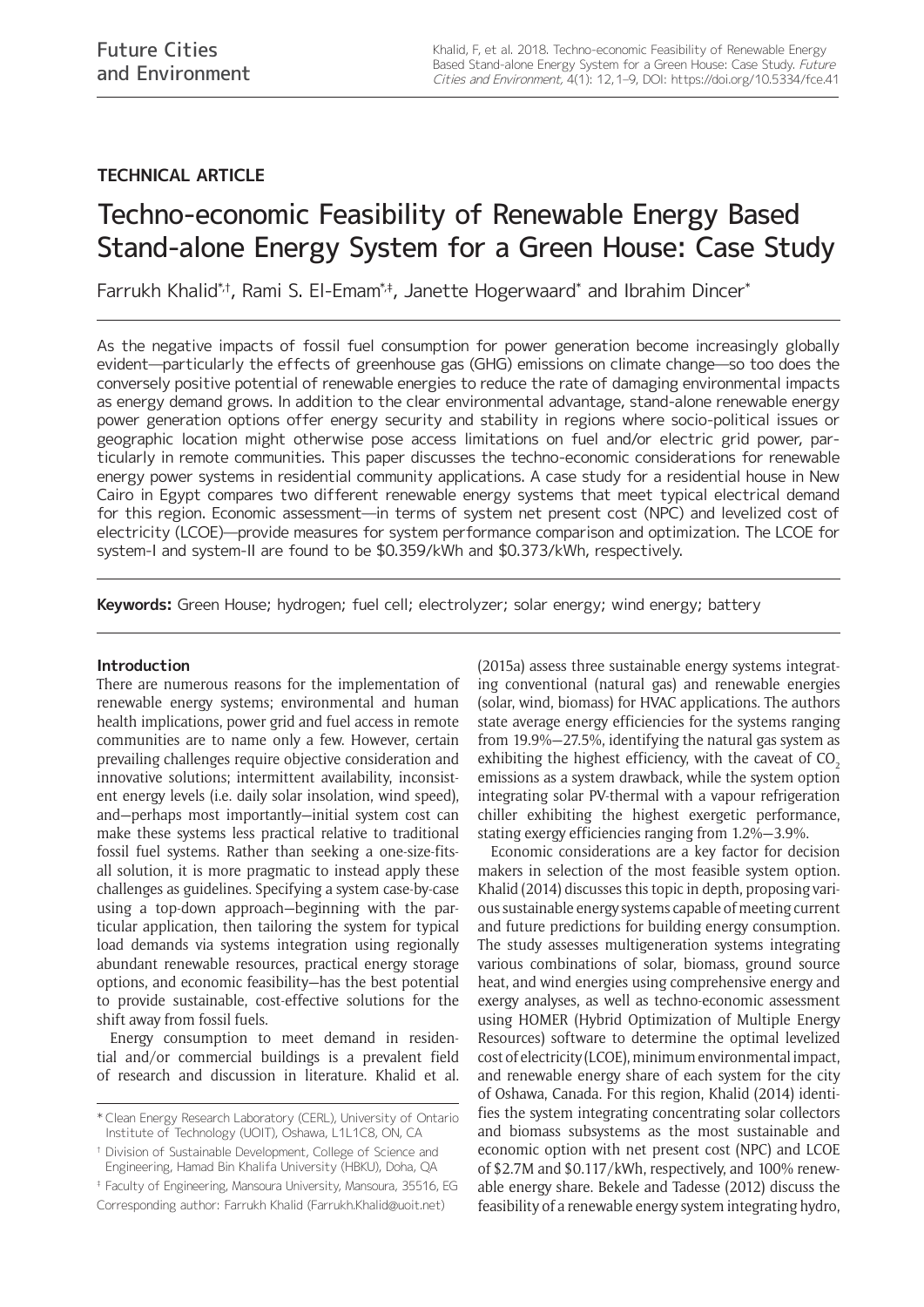PV, and wind energies for electricity production in rural areas of Ethiopia, with case study results from the HOMER assessment indicating a LCOE less than \$0.16/kWh.

Storage options for regionally abundant renewable energy resources is an important aspect of system integration in order to provide reliable and constant electricity supply for various residential loads. Battery storage is a common storage method for this purpose, and is convenient in terms of scalability and commercial availability. In their feasibility study for off-grid electricity supply in the remote village of Palari, India, Sen and Bhattacharayya (2014) integrate battery storage with hydro, PV, bio-diesel systems for dependable electricity supply at \$0.420/kWh. The authors discuss the importance of resource diversity in maintaining low system costs and reliable energy supply, stating the preference for renewables when available and particularly where there are government subsidies to support their implementation. Khalid et al. (2016) analyze a conceptual integrated renewable-based energy system for providing electricity, hot water, heating and cooling to a green building using HOMER. The levelized cost of energy of the system is reported as \$0.181/kWh. Khosravi et al. (2018) consider a system that utilises solar and wind energy. Their system uses a combination of wind turbines, PV, hydrogen tank, electrolyzer and fuel cell. Energy, exergy and economic analyses are carried out on the proposed system. PV system is found to have the maximum exergy destruction, while economic analysis reveals that energy storage system (electrolyzer+hydrogen tank +fuel cell) contributes to the 50% of the total investment.

In regions where there are sufficient sources of either potable or non-potable water there is potential to store renewable energy in a chemical form as hydrogen via electrolysis, which can later be supplied to fuel cells and/or combustion generators for electricity production option. Rezk and Shoyama (2014) utilise HOMER software for techno-economic assessment and optimization of a standalone PV-fuel cell system that powers water irrigation systems and stores excess energy as hydrogen using water electrolysis. The authors state that it is more economic to install the stand-alone systems than grid extension for locations further than 3.39 km from grid access. Beccali et al. (2008) compare the energetic, economic, and environmental performance of various renewable energy systems integrating natural gas vs. hydrogen fuel cells, including different methods of obtaining hydrogen fuel for residential applications in Palermo, Italy. From the results of a HOMER assessment comparing systems integrating grid and  $\rm H_{2}$ -fuel cell systems producing hydrogen from wind turbine and PV electricity, the authors report NPC and COE values of \$5.04M and \$0.725/kWh, and \$13.00M and \$1.87/kWh, respectively. Environmental impacts of each system are minimal for the 493 MWh/year systems, with only low levels of  $NO_x$ –11.1 kg/year and 13.9 kg/year for the wind and PV systems, respectively. Khalid et al. (2015b) analyze a residential power generation system combining wind turbine and PV arrays with PEM-electrolysis integration for storage of excess electricity as hydrogen, reporting energy and exergy efficiencies of 26% and 26.8%, respectively, and a LCOE of \$0.862/kWh. Belmonte et

al. (2016) present comparative assessment between two powered systems, one uses PV-hydrogen technology (electrolyzer + fuel cell) while the other uses PV-batteries technology. Their results show that PV-hydrogen technology is more costly compared to PV-batteries technology. However, from environmental point of view, PV-hydrogen technology system outperforms the PV-batteries technology. Khalid et al. (2017) report the levelized cost of electricity from a multigeneration geothermal-solar energy system, with hydrogen production and storage, as \$0.089/ kWh with a net present cost of the optimized electrical power system of \$476,000.

## **Renewable Energy and Power Generation in Egypt**

The electric power generation in Egypt is mainly dependent on subsidized fossil fuels, which is utilized for producing about 95% of the total power generation. Since 2008, Egypt became an oil importer which was accompanied with lack of fuel supply to power plants due to the unbalanced period following 2011 revolution. This resulted in massive blackouts due to forced outage of generating units especially during the very hot summer season. Despite the great challenges, the country was able to overcome the shortage of electric power supply by end of 2014 resulting in stable supply during summer 2015. Further development of the power infrastructure is approached including the contract signed with Siemens to implement three combined-cycle power plants with 14,400 MW total capacity of which 6400 MW have been delivered. In addition, an agreement was initiated with Russia to build a nuclear power plant in Egypt to produce 4000 MW of electricity.

Renewable energy sector was growing slowly in Egypt through the last two decades. However, renewable energy is of great interest to the stakeholders and the government as well as the private sector. This is highly reflected in the new energy policy in Egypt with the implementation of renewable energy strategies aiming to generate 20% of energy supply from renewable energy by 2022. In 2014, and modified in 2016, a feed-in-tariff (FIT) policy was implemented in an encouraging step towards renewable power generation. Recently, the government implemented oil and gas based energy subsidy reform accompanied with growing interest in investing in renewables. Currently, hydro power comes as the third power source after oil and natural gas. Hydropower resources in Egypt used to cover the power demand for years. Nowadays, it is utilized to cover the increase in energy demand during evening peaks, forming 9% to 10% of the country installed capacity and energy. The total hydro installed capacity is 2800 MW with annual production of around 1300 GWh.

### **Wind Energy**

Wind energy is the second largest renewable energy resource after the hydropower in Egypt with total installed capacity of 750 MW. Based on the Wind Atlas of Egypt, the Egyptian Suez Gulf area experiences wind speed up to 10.5 m/s, among other excellent wind regimes in Sinai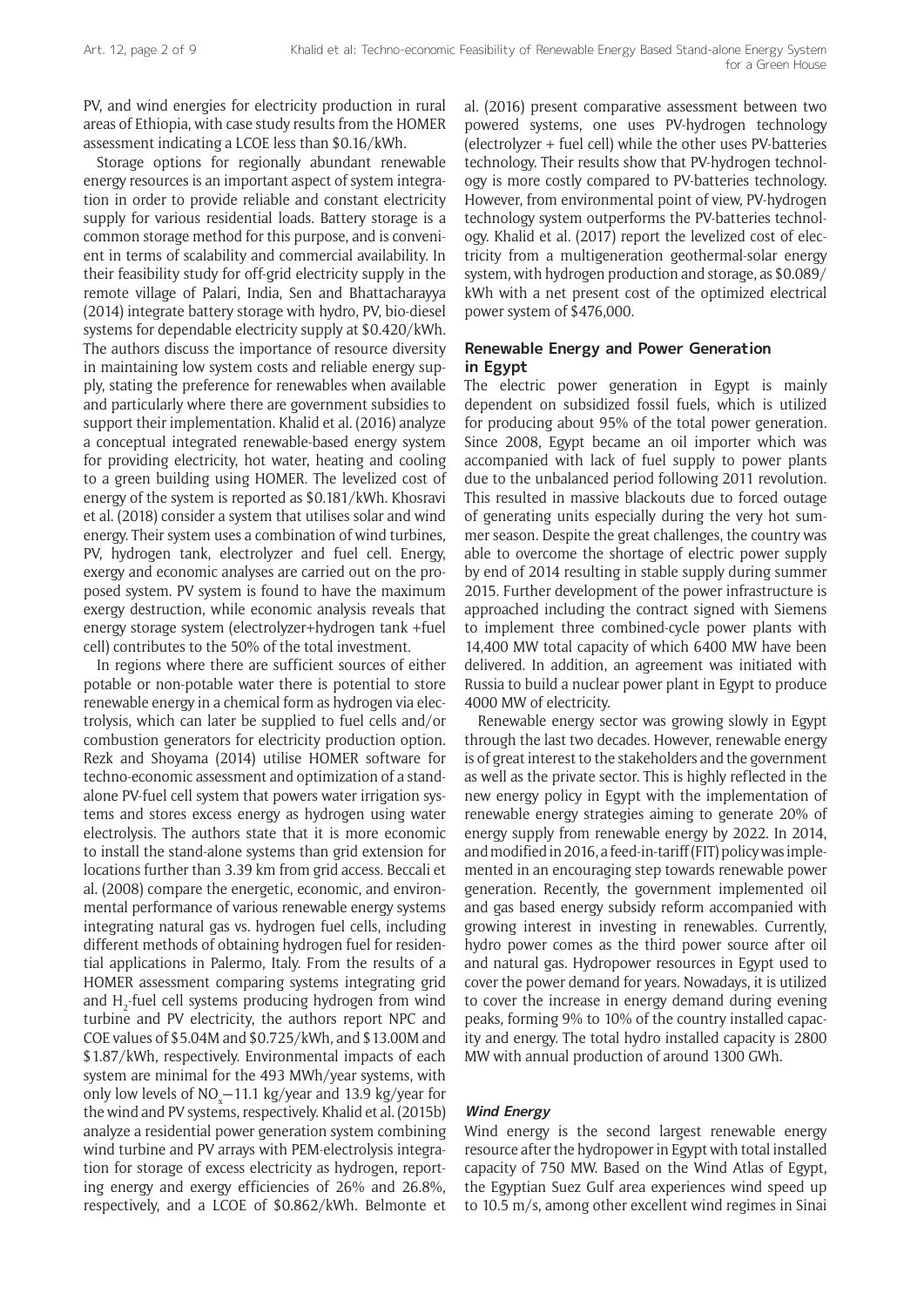and on the Nile banks in eastern and western deserts (Mortensen et al., 2005). **Figure 1** shows the areas with potential for new wind power plants (Mortensen et al., 2003, 2005; Frank, 2003). It also shows currently operating Zafarana wind farm with capacity of 545 MW from 648 installed wind turbines, this project started in 2001, through governmental collaboration protocols with Germany, Denmark, Spain, and Japan. Another 200 MW wind farm is commissioned in 2015 at Gabal Al-Zeit, Red Sea, with 100 installed wind turbines, with plans for expansion to 240 MW. In addition, several governmental projects with international collaboration are in process, including: 232 MW wind farm in Gabal Al-Zeit 2 with Japan, and 120 MW wind farm in Gabal Al-Zeit 3 with Spain. Several other projects are under consideration with total capacity of 800 MW. Furthermore, 8 projects are considered for BOO system, with total capacity of 970 MW (NREA, 2015).

#### **Solar Energy**

Egypt geographical location and nature with its climatic condition makes it very attractive for solar energy market. The annual direct normal solar irradiance in Egypt is 2500 kWh per unit area in average with maximum of 3200 kWh/m2 in Upper Egypt, with average sunshine time of 9 to 11 hours. In 1980s, there was governmental solar heaters initiative. However, due to lack of maintenance and high-quality manufacturing at this time, solar heaters industry did not flourish as expected. Currently, solar heaters are used in the touristic residences and hotels in Sinai and there is new initiative with high interest in more investment in this sector with plan of solar water heaters of 1.2 million square meter. On the other hand, concentrated solar power (CSP) market has great expectation to expand in the near future. Currently, parabolic trough based integrated system of 140 MW is operating 100 km south of Cairo, at Kuraymat. This plant operates since June 2011 with 20 MW electric power generated from the solar power. Another 100 MW CSP plant is under construc-



**Figure 1:** Wind map of Egypt showing regions with wind power plant potential, modified from Mortensen et al. (2005).

tion in Kom-Ombo in south of Egypt. The operation of a European Union co-funded demonstration CSP plant for cogeneration of power and water in Borg Al-Arab, Egypt, was launched earlier this year. It uses  $10,000$  m<sup>2</sup> of linear parabolic mirrors for the production of 1 MW of electric power, and a multi-effect distillation unit replacing the condenser for producing  $250 \text{ m}^3/\text{day}$  of fresh water. The Supreme Council of Energy plans to provide around 2500 MW of CSP by 2022. The third promising market of solar energy in Egypt is photovoltaic (PV) power production. Several projects funded by European Union and other countries have been launched over the last decade to provide electricity to villages in remote areas through PV systems to cover the demand of lighting homes, roads, and provide power to medical centers and other necessary power demands. As part the most recent project, funded by United Arab Emirates, solar PV was utilized to provide 211 villages with electric lighting of 2 MW, and electricity was provided to over 167,000 inhabitants in different governates. It also included the implementation of 8 central PV plants of total capacity of 30 MW in Siwa (10 MW), Farafra (5 MW), Abu Monkar (0.5 MW), Halayeb (1 MW), Shalateen (5 MW), Marsi Alam (6 MW), Abu-Ramad (2 MW), and Darb-Elarbeen (0.5 MW). Several PV plants are considered for the near future including 20 MW plant in Hurghada, and 20 MW plant in Kom-Ombo. Large-scale PV projects are also considered for deployment under Build-Own-Operate (BOO) policy including 10 plants each of 20 MW capacity in Kom-Ombo. In March 2018, the first of 32 PV-stations of the Benban Solar Park in Aswan started operation producing 50 MW of electric power. The plant expected to be finished by mid-2019 is the largest solar power installation in the world, with total capacity of 1465 MW. Last year, 16 other solar projects, with cumulative capacity of 750 MW were identified by the European Bank of Reconstruction and Development to receive partial financing, with additional funding from private sector.

#### **Biomass and MSW**

Biomass has great potential to be used in Egypt as a source of energy. The agricultural waste and municipal solid waste (MSW) represent good candidate for this purpose. In Egypt, MSW is estimated as 23 million tons with about 2% annual increase, with same amount of agricultural waste. More than 55% of the MSW in Egypt is composed of organic waste, and 80% of the recyclable matter is collected through unorganized sector. Currently and since 1999, Egypt suffers from a seasonal challenging black cloud of think layers of smog that is formed from burning rice straw after the harvesting season. The government put in effect certain laws and restrictions to seize this issue (El-Emam and Dincer, 2014). The main target is setting the required standards and regulations to organize the waste management sector. With the increase in oil prices, cement industry started burning biomass in Egypt and other companies started biogas plants. Different studies were conducted to study the potential of clean combustion and gasification of rice straw and other biomass for energy production and multigeneration (El-Emam et al., 2014, 2015; El-Emam and Dincer, 2015).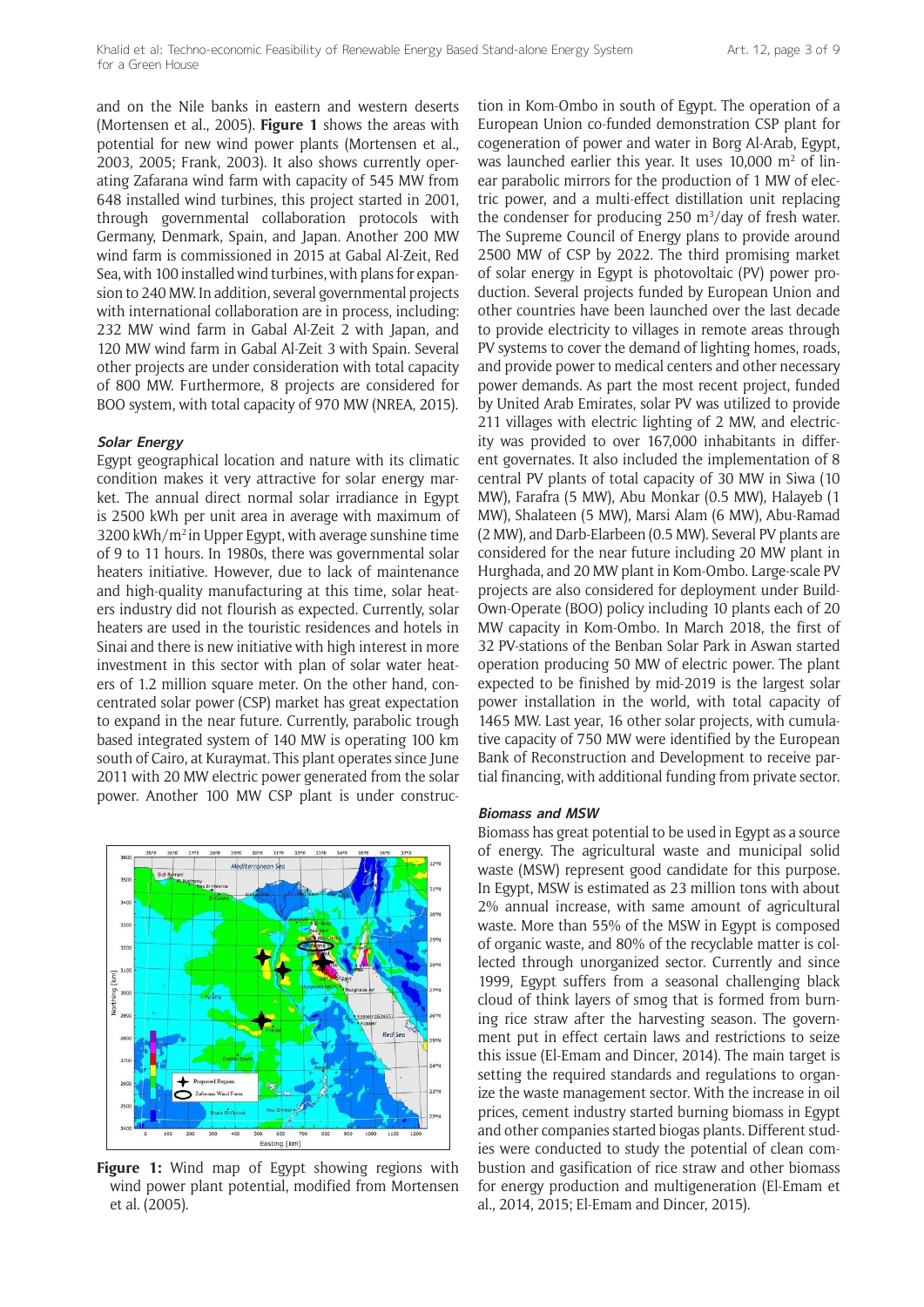## **Case Study: Green House in New Cairo, Egypt**

This study comparatively assesses the techno-economic performance of two renewable energy systems for a house in New Cairo in Egypt. The two proposed systems use the combination of wind turbines and solar PV arrays for the production of electricity. These systems differ only in the storage devices as one of the system uses battery when there is excess electricity so that it can be used in peak hours while the other system uses hydrogen tank and fuel cell to store and utilise excess electricity for peak hours. The considered house is composed of three floors with a floor area of 182 m<sup>2</sup>, as shown in **Figure 2**. The details of each floor are shown in the figure and rooms

are identified in **Table 1**. The house is for a big family living in two separate floors. The ground level hosts the garage space and a small apartment for hosting the housekeeping staff.

The house average energy demand is estimated based on the considered loads listed in **Table 2**. The energy load on daily basis is calculated over the year considering two periods: (A) Spring and Summer, (B) Fall and Winter as shown in **Figures 3** and **4**. The daily demand is estimated as 406 kWh for period A with peak demand of 36 kW, and 258 kWh for the whole house through period B with peak demand of 28 kW. It is clear from the **Figures 3** and **4** that most of the peak load is from 4: 00 pm to 11: 00 pm.



**Figure 2:** Floor-plans for the considered house.

**Table 1:** Number of rooms in each floor of the considered house.

|                 | GL. | L1 | 1.2 |  |
|-----------------|-----|----|-----|--|
| <b>Bed Room</b> | 1   | 3  | 3   |  |
| Living          |     | 1  | 1   |  |
| Kitchen         | 1   | 1  | 1   |  |
| Bathroom        | 1   | 2  | 2   |  |
| Garage          | 2   |    |     |  |
| Halls           |     |    |     |  |



**Figure 3:** Daily energy load profile for the proposed house from April to September.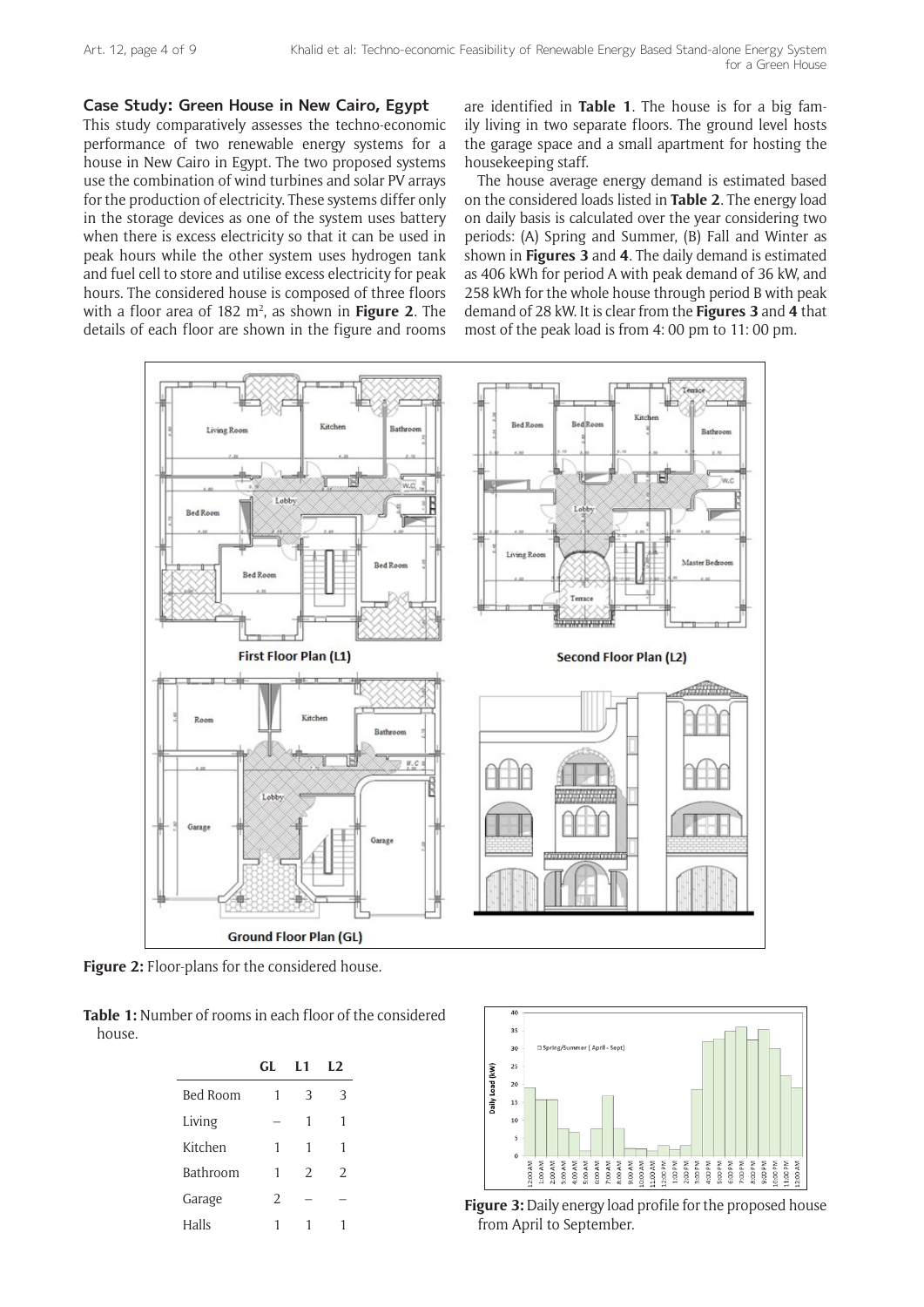Khalid et al: Techno-economic Feasibility of Renewable Energy Based Stand-alone Energy System for a Green House

| <b>Table 2:</b> Load of appliances in the proposed house. |  |
|-----------------------------------------------------------|--|
|-----------------------------------------------------------|--|

| Appliance                   | Load<br>(W) | <b>Number</b><br>of units |
|-----------------------------|-------------|---------------------------|
| Main Appliances and Devices |             |                           |
| Low Energy Light            | 23          | 66                        |
| Air Conditioner             | 3200        | 8                         |
| Heater                      | 1500        | 8                         |
| Refrigerator & Freezer      | 1000        | $\overline{\mathcal{E}}$  |
| Dishwasher                  | 1800        | $\overline{2}$            |
| Laundry Machine             | 800         | 1                         |
| Dryer                       | 2600        | 1                         |
| Kitchen Appliances          |             |                           |
| <b>Broiler</b>              | 1100        | 3                         |
| Coffee Maker                | 1200        | 3                         |
| Food Blender                | 300         | $\overline{\mathcal{E}}$  |
| Microwave Oven              | 1450        | 3                         |
| Toaster                     | 1150        | 3                         |
| Iron                        | 1200        | 3                         |
| Vacuum Cleaner              | 1300        | $\overline{2}$            |
| Multimedia & Video          |             |                           |
| 56 Plasma TV                | 470         | 2                         |
| 32 LCD TV                   | 100         | 6                         |
| Desktop                     | 320         | 4                         |
| Laptop                      | 45          | 6                         |
| Xbox/PlayStation            | 190         | $\overline{2}$            |
|                             |             |                           |



**Figure 4:** Daily energy load profile for the proposed house from October to March.



**Figure 5:** Optimized system-I.

**Table 4:** Optimized system-I architecture.

| <b>PV Array</b> | 140 kW   |
|-----------------|----------|
| Wind Turbine    | 30 kW    |
| Battery         | 180 unit |
| Rectifier       | 60 kW    |
| Inverter        | 60 kW    |

**Table 3:** Comparison of two hybrid energy system.

| <b>System</b><br>number | <b>PV</b><br>(kW) | Wind<br>Turbine<br>(kW) | Quantity                 | Capacity<br>(kW) | Battery Converter Electrolyzer Fuel Cell Hydrogen Total Net<br>(kW) | (kW) | Tank<br>(kq)             | Cost(S) | <b>Cost of</b><br>Present Electricity<br>(S/kWh) |
|-------------------------|-------------------|-------------------------|--------------------------|------------------|---------------------------------------------------------------------|------|--------------------------|---------|--------------------------------------------------|
|                         | 140               | 30                      | 180                      | 60               |                                                                     |      | $\overline{\phantom{0}}$ | 581.916 | 0.359                                            |
|                         | 160               | 50                      | $\overline{\phantom{a}}$ | 120              | 180                                                                 | 50   | 40                       | 603.856 | 0.373                                            |

## **Results and Discussion**

In this study, two hybrid energy systems are studied and compared in terms of their performance. The HOMER (2012) software developed by NREL is used in the assessment. **Table 3** shows the comparison between the two systems considered. From the economic point of view system-I is superior while from environmental point of view system-II is superior. The main reason for the system-I to be not environmental benign is that it has batteries as a storage device to store excess energy while system-II produces hydrogen and store it in storage tank, which is more environmental benign.

#### **Optimized System-I**

The schematic diagram for optimized system-I design in HOMER is shown in **Figure 5**. The total connected load is 352 kWh daily. **Table 4** lists that it requires PV arrays of 140 kW, three 10 kW generic wind turbine, 180 batteries



**Figure 6:** Cash flow summary of optimized system-I.

(Surrette 6CS25P) and 60 kW converter to meet the energy demand of the house. The total net present cost of the optimized system-I is \$581,916 and cost of electricity is estimated to be \$0.359/kWh.

The cash flow summary of the optimized power system is shown in **Figure 6**. It is clear from the **Figure 6** that the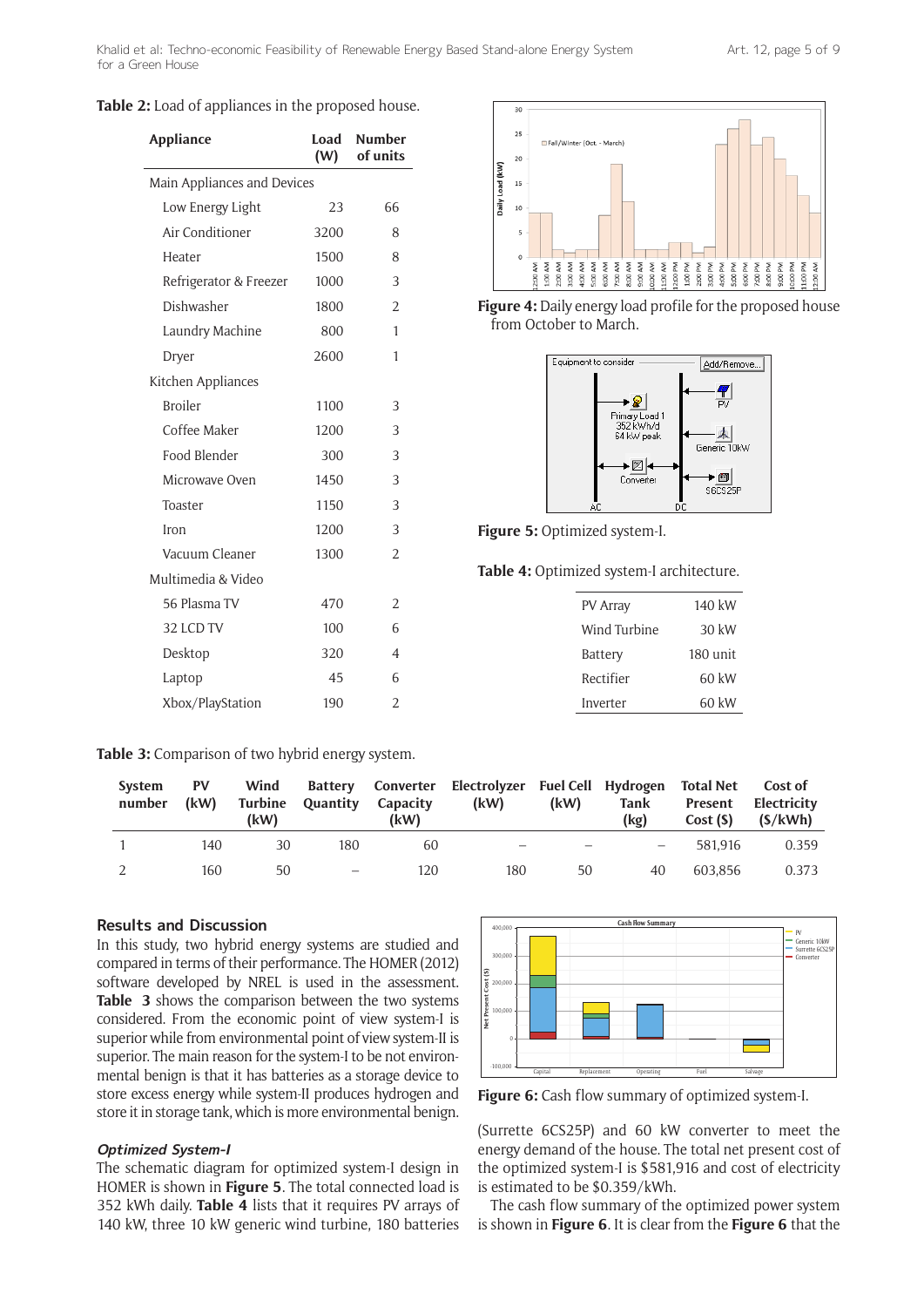capital cost of the PV system is more compared to the capital cost of the wind turbine. The capital cost of the batteries is the second most followed by the converter. **Figure 7** shows the monthly production of electricity for optimized system-I and it is evident that the electricity produced by PV is more compared to the wind turbine for most of the year.

**Table 5** gives the optimized renewable energy power system electrical configuration for system-I. Around 85% of the electricity is produced by PV arrays. The electricity produced by the wind turbine is 41,686 kWh/yr i.e. 15% of the total electricity produced.

**Table 5:** Optimized system-I electrical configuration.

| Component          | <b>Production</b><br>(kWh/yr) | <b>Fraction</b><br>(%) |
|--------------------|-------------------------------|------------------------|
| PV array           | 236,006                       | 85                     |
| Wind turbine       | 41,686                        | 15                     |
| Excess electricity | 114.995                       | 41.4                   |
| Renewable fraction |                               | 100                    |

**Table 6** provides the different renewable energy configuration for optimized system-I. If system only operates on PV, the cost is more compared to the case in which the system operates on a combination of PV and wind. For the case of wind, the cost of the system is maximum (see **Table 6**).

### **Optimized System-II**

**Figure 8** shows the schematic diagram of the optimized system-II design in HOMER. The daily total connected load is 352 kWh. **Table 7** lists that it requires PV arrays of 160 kW, five 10 kW generic wind turbine, 180 kW electrolyzer, 50 kW fuel cell, and 120 kW converter to meet the energy demand of the house. The total net present cost of the optimized system-II is \$603,856 and cost of electricity is \$0.373/kWh.

**Figure 9** shows the cash flow summary for the optimized system-II. The operating cost of the fuel cell is more compared to its capital cost. It is evident from **Figure 10** that the electricity produced by the fuel cell is more compared to the electricity produced by the wind turbine and the electricity produced by the optimized system-II is more in the months of March and September while least in the November and December. **Table 8** shows that



**Figure 7:** Monthly production of electricity for optimized system-I.

**Table 6:** Total net present cost for different renewable configuration for optimized system-I.

| <b>Power</b><br><b>Structure</b> | <b>PV</b><br>(kW) | <b>Wind Turbine</b><br>(kW) | <b>Battery</b><br><b>Quantity</b> | Converter<br>Capacity (kW) | <b>Total Net</b><br><b>Present Cost (\$)</b> |
|----------------------------------|-------------------|-----------------------------|-----------------------------------|----------------------------|----------------------------------------------|
|                                  | 140               | 30                          | 180                               | 60                         | 581,916                                      |
|                                  | 160               | -                           | 180                               | 60                         | 590,996                                      |
|                                  | -                 | 350                         | 250                               | 80                         | 1.192.826                                    |



#### **Table 7:** Optimized system-II architecture.

| <b>PV Array</b> | 160 kW           |
|-----------------|------------------|
| Wind Turbine    | 50 kW            |
| Electrolyzer    | 180              |
| Fuel Cell       | 50 kW            |
| Hydrogen Tank   | 40 kg            |
| Rectifier       | $120 \text{ kW}$ |
| Inverter        | $120 \text{ kW}$ |

**Figure 8:** Optimized system-II.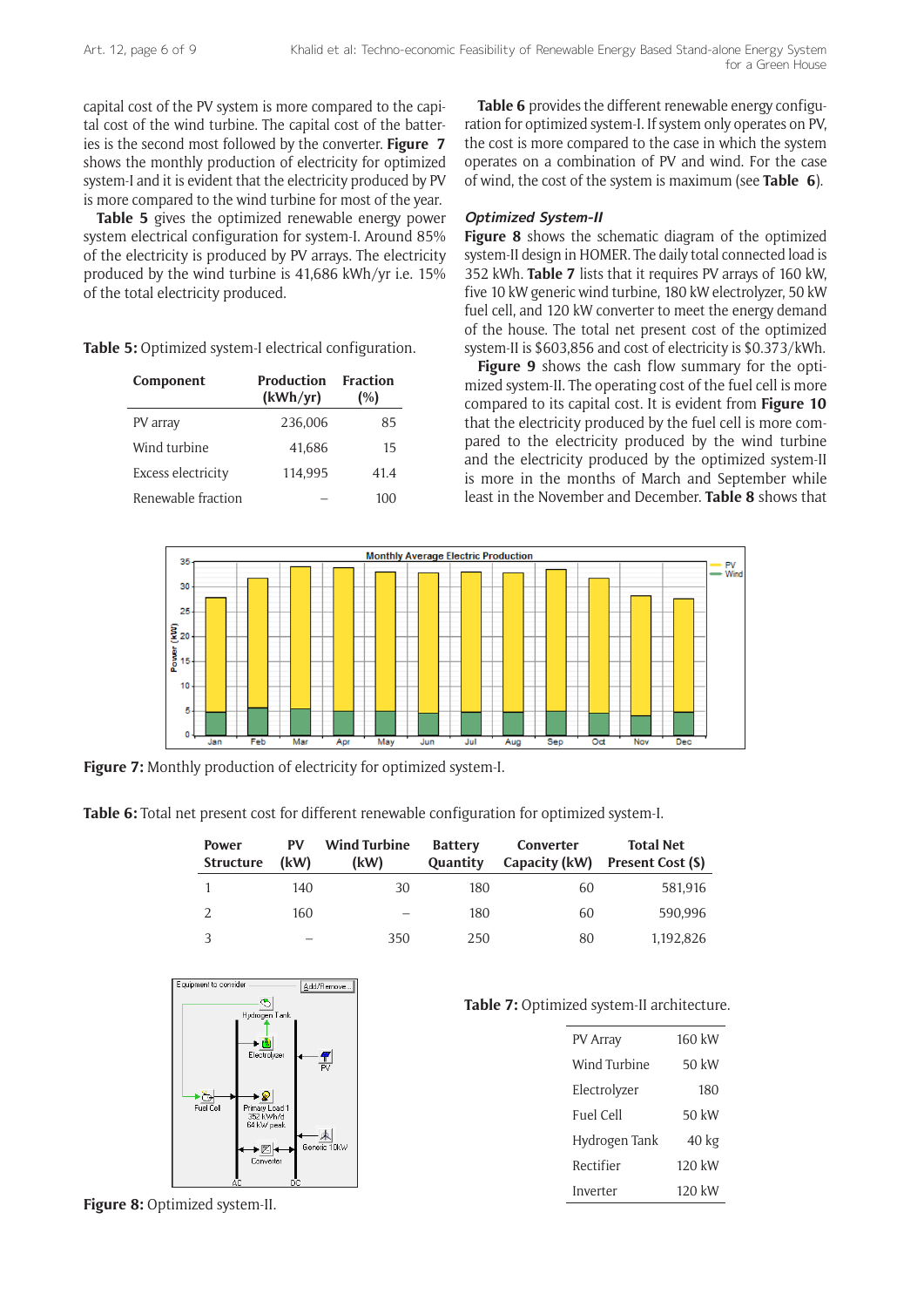

**Figure 9:** Cash flow summary of optimized system-II.



**Figure 10:** Monthly production of electricity for optimized system-II.

**Table 8:** Optimized system-II electrical configuration.

| Component          | <b>Production</b><br>(kWh/yr) | <b>Fraction</b><br>(%) |
|--------------------|-------------------------------|------------------------|
| PV array           | 269,720                       | 62                     |
| Wind turbine       | 69.477                        | 15                     |
| Fuel cell          | 97.633                        | 22.                    |
| Excess electricity | 54,131                        | 12.4                   |
| Renewable fraction |                               | 100                    |

**Table 9:** Total net present cost for different renewable configuration for optimized system-II.

| Power<br><b>Structure</b> | <b>PV</b><br>(kW) | Wind Turbine Fuel Cell<br>(kW) | (kW) | <b>Storage</b><br>Tank (kg) | Electrolyzer<br>(kW) | Converter<br>Capacity (kW) | <b>Total Net Present</b><br>Cost(S) |
|---------------------------|-------------------|--------------------------------|------|-----------------------------|----------------------|----------------------------|-------------------------------------|
|                           | 160               | 50                             | 50   | 40                          | 120                  | 120                        | 603,856                             |
|                           | 160               | 50                             | 50   | 60                          | 120                  | 120                        | 605.936                             |
|                           | 160               | 50                             | 50   | 200                         | 120                  | 100                        | 606.703                             |

the electricity produced by the fuel cell is around 22% of the total electricity produced by optimized system-II i.e. 97,633 kWh/yr with a renewable fraction of 100%.

**Table 9** provides the different renewable energy configuration for optimized system-II. For power structure 1, the net present cost is the minimum while for the power structure 3, the net present cost is maximum. The difference in the cost is due to the different number of components required for both the configurations.

### **Conclusions**

In the present study, two renewable energy based hybrid energy systems are techno-economically evaluated by using HOMER. The simulation results show that integration of renewable energy sources and using hydrogen as a storage option for the residential application have promising future. The total net present cost of the optimized system-II is found to be \$603,856 with a cost of electricity as \$0.373/kWh. From environmental point of view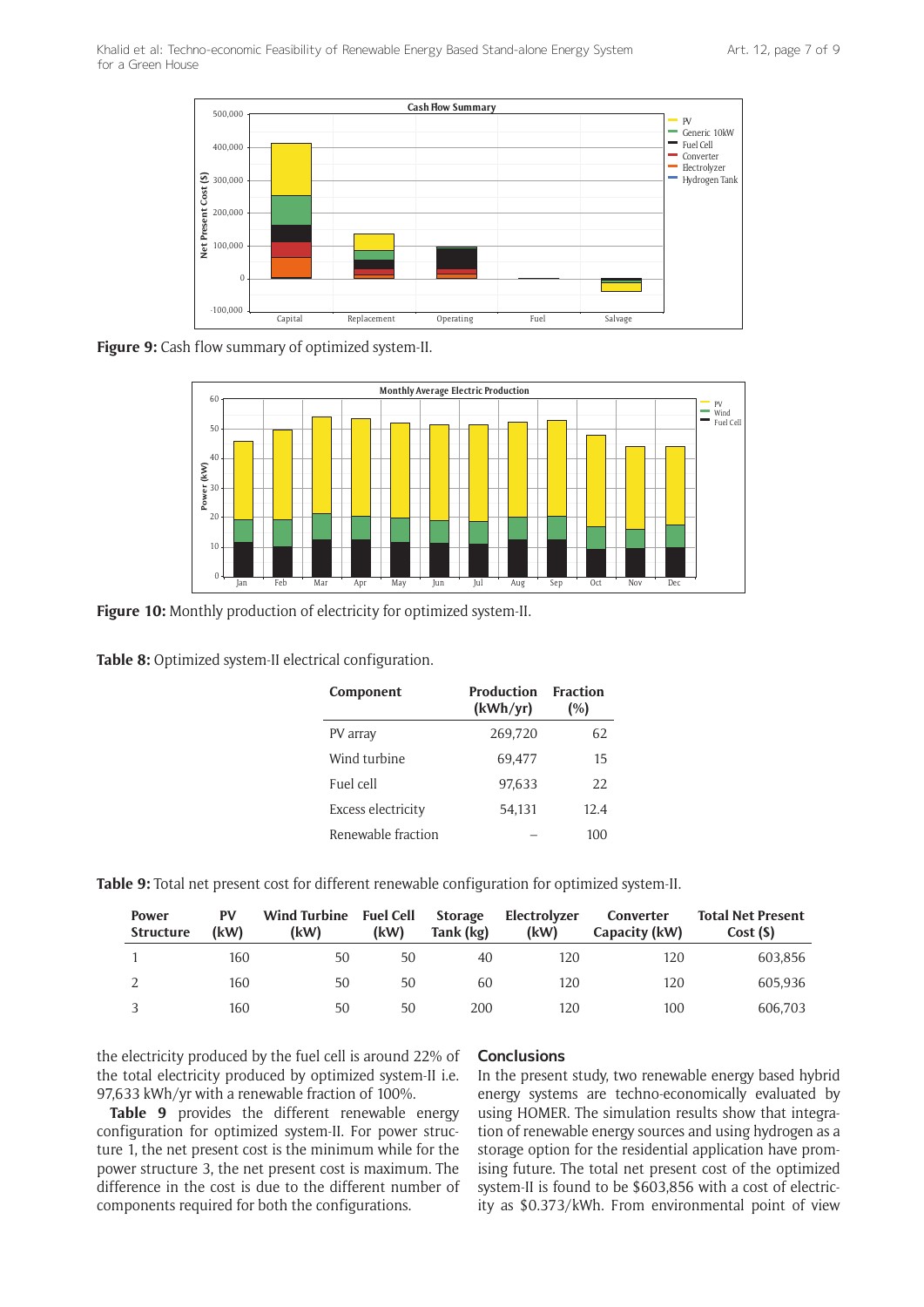system-II is found to be better. In the coming future with the advancement in the material and technology, the cost of electricity generation from system-II would be reduced significantly making it economically feasible as well.

## **Abbreviations**

- CSP Concentrated Solar Power
- GHG Greenhouse Gas
- LCOE Levelized Cost of Electricity
- MSW Municipal Solid Waste
- NPC Net Present Cost
- PV Photovoltaic

# **Competing Interests**

The authors have no competing interests to declare.

# **References**

- **Beccali, M, Brunone, S, Cellura, M** and **Franzitta, V.** 2008. Energy, Economic, and Environmental Analysis on RET-hydrogen Systems in Residential Buildings. *Renewable Energy*, 33: 366–382. DOI: [https://](https://doi.org/10.1016/j.renene.2007.03.013) [doi.org/10.1016/j.renene.2007.03.013](https://doi.org/10.1016/j.renene.2007.03.013)
- **Bekele, G** and **Tadesse, G.** 2012. Feasibility of Small Hydro/ PV/Wind Hybrid System for Off-grid Rural Electrification in Ethiopia. *Applied Energy*, 97: 5–15. DOI: <https://doi.org/10.1016/j.apenergy.2011.11.059>
- **Belmonte, N, Girgenti, V, Florian, P, Peano, C, Leutto, C, Rizzi, P** and **Baricco, M.** 2016. A Comparison of Energy Storage from Renewable Sources through Batteries and Fuel Cell: A Case Study in Turin, Italy. *International Journal of Hydrogen Energy*, 41: 21427–21438. DOI: [https://doi.org/10.1016/j.](https://doi.org/10.1016/j.ijhydene.2016.07.260) [ijhydene.2016.07.260](https://doi.org/10.1016/j.ijhydene.2016.07.260)
- **El-Emam, RS** and **Dincer, I.** 2014. Thermal modelling of fluidized bed gasification of rice straw. In: *Proceeding of the International Conference on Clean Energy (ICCE)*, 2242–2253. Istanbul, Turkey.
- **El-Emam, RS** and **Dincer, I.** 2015. Modeling of fluidized bed gasification of rice straw in Egypt. In: Dincer, I, Colpan, CO, Kizilkan, O and Ezan, MA (eds.), *Progress in clean energy*, I. Analysis and modeling. Springer. DOI: [https://doi.](https://doi.org/10.1007/978-3-319-16709-1_4) [org/10.1007/978-3-319-16709-1\\_4](https://doi.org/10.1007/978-3-319-16709-1_4)
- **El-Emam, RS, Dincer, I** and **El-Emam, SH.** 2015. Gasification of biomass for hydrogen and power production: efficiency and environmental assessment. In: Dincer, I, Colpan, CO, Kizilkan, O and Ezan, MA (eds.), *Progress in clean energy*, II. Novel systems and applications. Springer. DOI: [https://doi.](https://doi.org/10.1007/978-3-319-17031-2_12) [org/10.1007/978-3-319-17031-2\\_12](https://doi.org/10.1007/978-3-319-17031-2_12)
- **El-Emam, RS, Okasha, FM** and **El-Emam, SH.** 2014. Clean combustion of low quality fuel in fluidized bed combustor. In: Dincer, I, Midilli, A and Kucuk, H (eds.), *Progress in sustainable energy technologies*, II: 531–546. Creating sustainable development. Springer International Publishing. DOI: [https://doi.](https://doi.org/10.1007/978-3-319-07977-6_35) [org/10.1007/978-3-319-07977-6\\_35](https://doi.org/10.1007/978-3-319-07977-6_35)
- **Frank, HP.** 2003. Wind simulations for the Gulf of Suez with KAMM. Risø-I-1970(EN), Risø National Laboratory, Roskilde.
- **HOMER, Software version 2.81.** 2012. National Renewable Energy Laboratory (NREL), USA [<http://www.](http://www.nrel.gov/homer) [nrel.gov/homer>](http://www.nrel.gov/homer).
- **Khalid, F.** 2014. Development and Analysis of New Integrated Energy Systems for Sustainable Buildings. MASc Thesis. University of Ontario Institute of Technology.
- **Khalid, F, Dincer, I** and **Rosen, MA.** 2015a. Development and Analysis of Sustainable Energy Systems for Building HVAC Applications. *Applied Thermal Engineering*, 87: 389–401. DOI: [https://doi.](https://doi.org/10.1016/j.applthermaleng.2015.04.015) [org/10.1016/j.applthermaleng.2015.04.015](https://doi.org/10.1016/j.applthermaleng.2015.04.015)
- **Khalid, F, Dincer, I** and **Rosen, MA.** 2015b. Analysis and Assessment of an Integrated Hydrogen Energy System. *International Journal of Hydrogen Energy*, 41: 7960–7967. DOI: [https://doi.org/10.1016/j.](https://doi.org/10.1016/j.ijhydene.2015.12.221) [ijhydene.2015.12.221](https://doi.org/10.1016/j.ijhydene.2015.12.221)
- **Khalid, F, Dincer, I** and **Rosen, MA.** 2016. Techno-Economic Assessment of a Renewable Energy Based Integrated Multigeneration System for Green Buildings. *Applied Thermal Engineering*, 99: 1286–1294. DOI: [https://doi.org/10.1016/j.](https://doi.org/10.1016/j.applthermaleng.2016.01.055) [applthermaleng.2016.01.055](https://doi.org/10.1016/j.applthermaleng.2016.01.055)
- **Khalid, F, Dincer, I** and **Rosen, MA.** 2017. Techno-Economic Assessment of a Solar-Geothermal Multigeneration System for Buildings. *International Journal of Hydrogen Energy*, 42: 21454–21462. DOI: [https://](https://doi.org/10.1016/j.ijhydene.2017.03.185) [doi.org/10.1016/j.ijhydene.2017.03.185](https://doi.org/10.1016/j.ijhydene.2017.03.185)
- **Khosravi, A, Koury, RNN, Machado, L** and **Pabon, JJG,**  2018. Energy, Exergy and Economic Analysis of a Hybrid Renewable Energy with Hydrogen Storage System. *Energy*, 148: 1087–1102. DOI: [https://doi.](https://doi.org/10.1016/j.energy.2018.02.008) [org/10.1016/j.energy.2018.02.008](https://doi.org/10.1016/j.energy.2018.02.008)
- **Mortensen, NG, Hansen, JC, Badger, J, Jørgensen, BH, Hasager, CB, Youssef, LG, Said, US, Moussa, AA, Mahmoud, MA, Yousef, AE, Awad, AM, Ahmed, MA, Sayed, MAM, Korany, MH** and **Tarad, MA.**  2005. Wind Atlas for Egypt, Measurements and Modelling 1991–2005. New and Renewable Energy Authority, Egyptian Meteorological Authority and Risø National Laboratory. ISBN: 87-550-3493-4.
- **Mortensen, NG, Said, US, Frank, HP, Georgy, L, Hasager, CB, Akmal, M, Hansen, JC** and **Abdel Salam, A.** 2003. Wind Atlas for the Gulf of Suez. Measurements and Modelling 1991–2001. New and Renewable Energy Authority, Cairo, and Risø National Laboratory, Roskilde. ISBN: 87-550-3195-1.
- **New and Renewable Energy Authority (NREA).** Annual report 2015. NREA Publication.
- **Rezk, H** and **Shoyama, M.** 2014. Techno-economic Optimum Sizing of Stand-alone Photovoltaic/Fuel Cell Renewable Energy System for Irrigation Water Pumping Applications. IEEE International Conference: Power and Energy.
- **Sen, R** and **Bhattacharayya, SC.** 2014. Off-grid Electricity Generation with Renewable Energy Technologies in India: An Application of HOMER. *Renewable Energy*, 62: 388–398. DOI: [https://doi.](https://doi.org/10.1016/j.renene.2013.07.028) [org/10.1016/j.renene.2013.07.028](https://doi.org/10.1016/j.renene.2013.07.028)